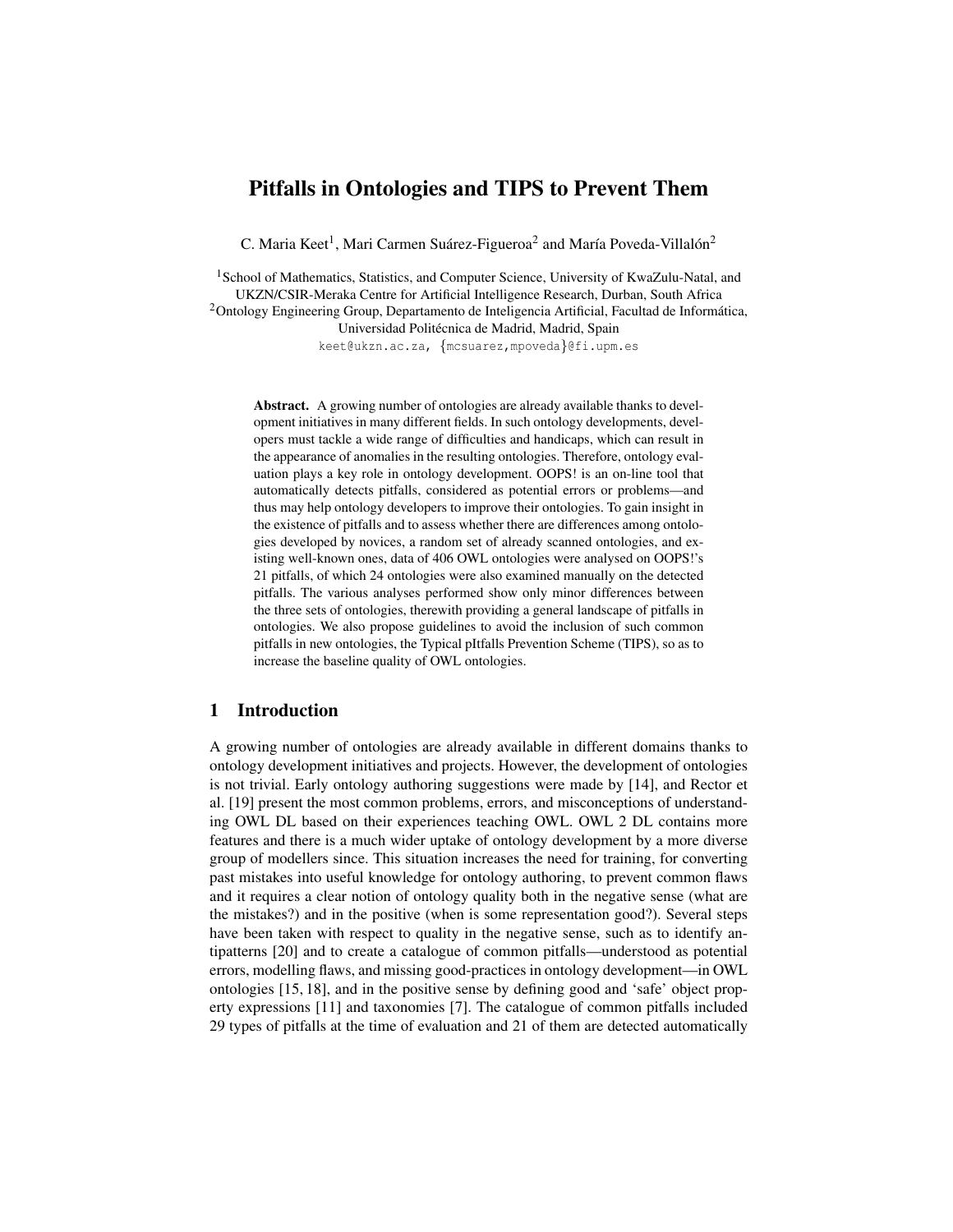by the online OntOlogy Pitfall Scanner! (OOPS! http://www.oeg-upm.net/oops). With the automation of scanning pitfalls as well as advances in ontology metrics, this now provides the opportunity to obtain quantitative results, which has been identified as a gap in the understanding of ontology quality before [24]. Here, we are interested in answering two general questions, being:

- A. What is the prevalence of each of those pitfalls in existing ontologies?
- B. To what extent do the pitfalls say something about quality of an ontology?

The second question can be broken down into several more detailed questions and hypotheses, which one will be able to answer and validate or falsify through a predominantly quantitative analysis of the ontologies:

- 1. Which anomalies that appear in OWL ontologies are the most common?
- 2. Are the ontologies developed by experienced developers and/or well-known or mature ontologies 'better' in some modelling quality sense than the ontologies developed by novices? This is refined into the following hypotheses:
	- (i) The prevalence and average of pitfalls is significantly higher in ontologies developed by novices compared to ontologies deemed established/mature.
	- (ii) The kind of pitfalls observed in novices' ontologies differs significantly from those in well-known or mature ontologies.
	- (iii) The statistics on observed pitfalls of a random set of ontologies is closer to those of novices' ontologies than the well-known or mature ones.
	- (iv) There exists a positive correlation between the detected pitfalls and the size or number of particular elements of the ontology.
	- (v) There exists a positive correlation between the detected pitfalls and the DL fragment of the OWL ontology.

To answer these questions, we used the 362 ontologies scanned by OOPS! over the past year, 23 novices ontologies, and 21 ontologies that are generally considered to be wellknown, where the latter two sets were also scanned by OOPS! and evaluated manually. Although all 21 types of pitfalls have been detected, the most common pitfalls concern lack of annotations and domain and range axioms, and issues with inverses, and to some extent creating unconnected ontology elements and using a recursive definition. The results falsify hypotheses (i), (ii), and (v), partially validate (iv)—for novices, the number of pitfalls/ontology does relate to the size and complexity of the ontology—and validate (iii); i.e., there are no striking differences between the three sets of ontologies, therewith providing a general landscape of pitfalls in ontologies. Taking the pitfall results into account, we propose the Typical pItfall Prevention Scheme, TIPS. The TIPS differ from earlier suggestions [14, 19], as the suggestions are applicable to OWL 2 instead of its predecessor languages, they contain an order of importance, and the TIPS embeds emphases with respect to occurrence of the pitfall so that common pitfalls can be prevented first compare to treating any possible pitfall as equally relevant in the overall ontology authoring activity.

In the remainder of this paper, we describe the state of the art in Section 2, report on the experimental evaluation of the ontologies in Section 3, present the proposed TIPS (Typical pItfalls Prevention Scheme) in Section 4 and conclude in Section 5.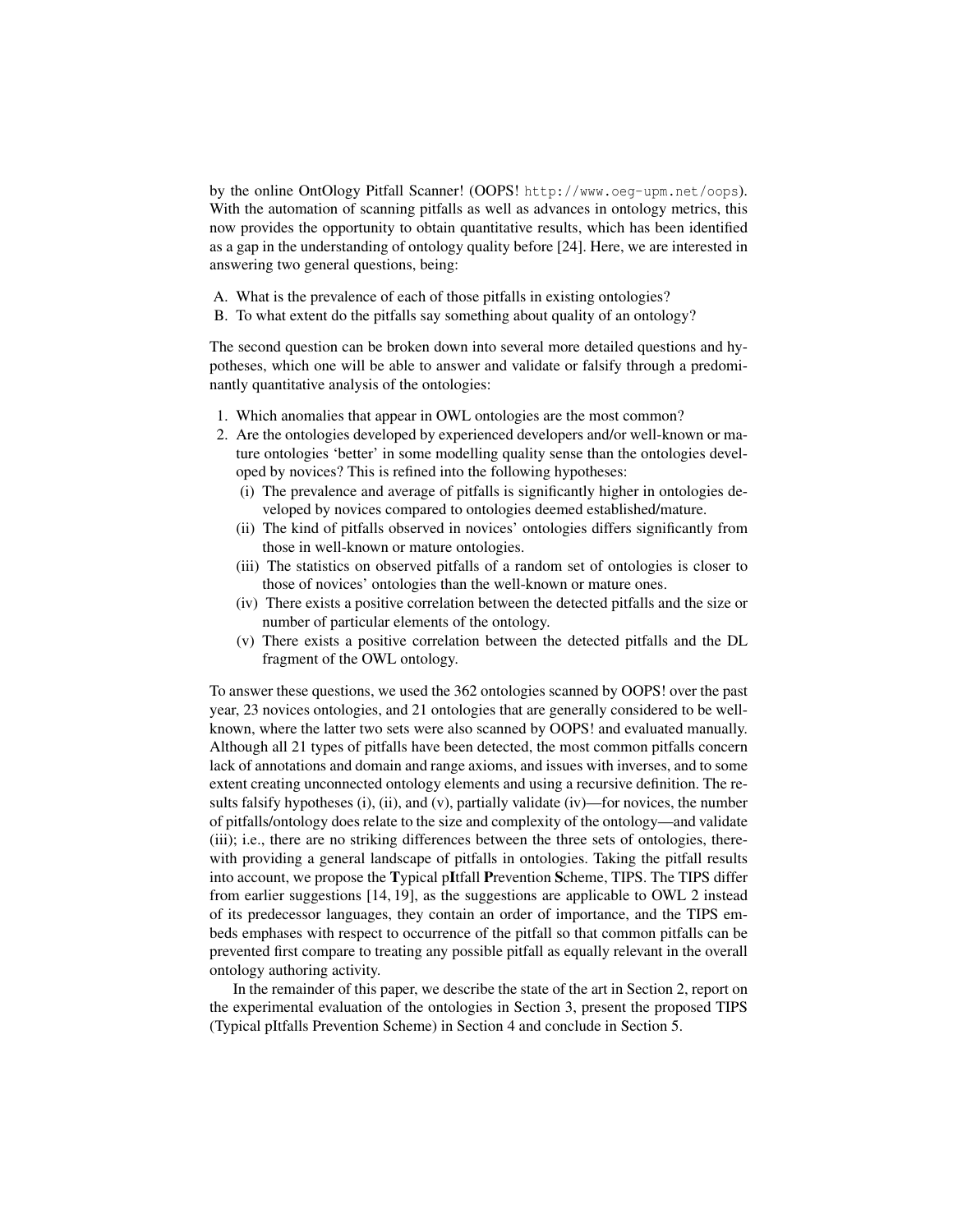## 2 State of the Art

When developing ontologies, developers must tackle a wide range of difficulties, which are related to the inclusion of anomalies in the modelling. Thus, ontology evaluation, which checks the technical quality of an ontology against a frame of reference, plays a key role when developing ontologies. To help developers during the ontology modelling, early ontology authoring guidelines to avoid typical errors were provided in [14]. Such guidelines help developers to prevent errors related to the definition of classes, class hierarchies, and properties during frame-based ontology developments, but they are becoming outdated due to increased expressiveness of ontology languages for which guidance is needed, and advances in ontology authoring guidelines have been made over the past 13 years. Rector and colleagues [19] help with the precise meaning of OWL DL and provide some guidelines on how to avoid diverse pitfalls when building OWL DL ontologies. These pitfalls were mainly related to (a) the failure to make information explicit, (b) the mistaken use of universal and existential restrictions, (c) the open world reasoning, and (d) the effects of domain and range constraints. A classification of errors was identified during the evaluation of consistency, completeness, and conciseness of ontology taxonomies [6]. First steps towards a catalogue of common pitfalls started in 2009 [15] leading to a first stable version in [17]. This catalogue is being maintained and is accessible on-line as part of the OOPS! portal. OOPS! [18] is a web-based tool for detecting potential pitfalls, currently providing mechanisms to automatically detect a subset of 21 pitfalls of those included in the catalogue and therewith helping developers during the ontology validation activity. Related to the aforementioned catalogue of pitfalls, is the identification of a set of antipatterns [20]. Theory-based methods to help developers to increase ontology quality include defining good and 'safe' object property expressions [11] and ontologically sound taxonomies [8]. To help developers during the ontology evaluation activity, there are different approaches: (a) comparison of the ontology to a "gold standard", (b) use of the ontology in an application and evaluation of the results, (c) comparison of the ontology with a source of data about the domain to be covered, and (d) evaluation by human experts who assess how the ontology meets the requirements [2]. A summary of generic guidelines and specific techniques for ontology evaluation can be found in [21]. A three-layered approach to ontology evaluation is presented in [5]: (1) O2 (a meta-ontology), (2) oQual (a pattern based on O2 for Ontology Quality), and qood (for Quality-Oriented Ontology Description). This allows one to measure the quality of an ontology relative to structural, functional, and usability-related dimensions. A compendium of criteria describing good ontologies is reported in [24] (including accuracy, adaptability, clarity, completeness, computational efficiency, conciseness, consistency/coherence and organizational fitness) and it presents a review of domain and task-independent evaluation methods related to vocabulary, syntax, structure, semantics, representation and context aspects.

A separate strand of suggestions for good practices of representations within Semantic Web are for data and SKOS [16, 23] that may complement good practices for ontology development once those connections are better established.

To the best of our knowledge, what is missing at present in the ontology and evaluation field is a quantitative analysis of the most common pitfalls developers include in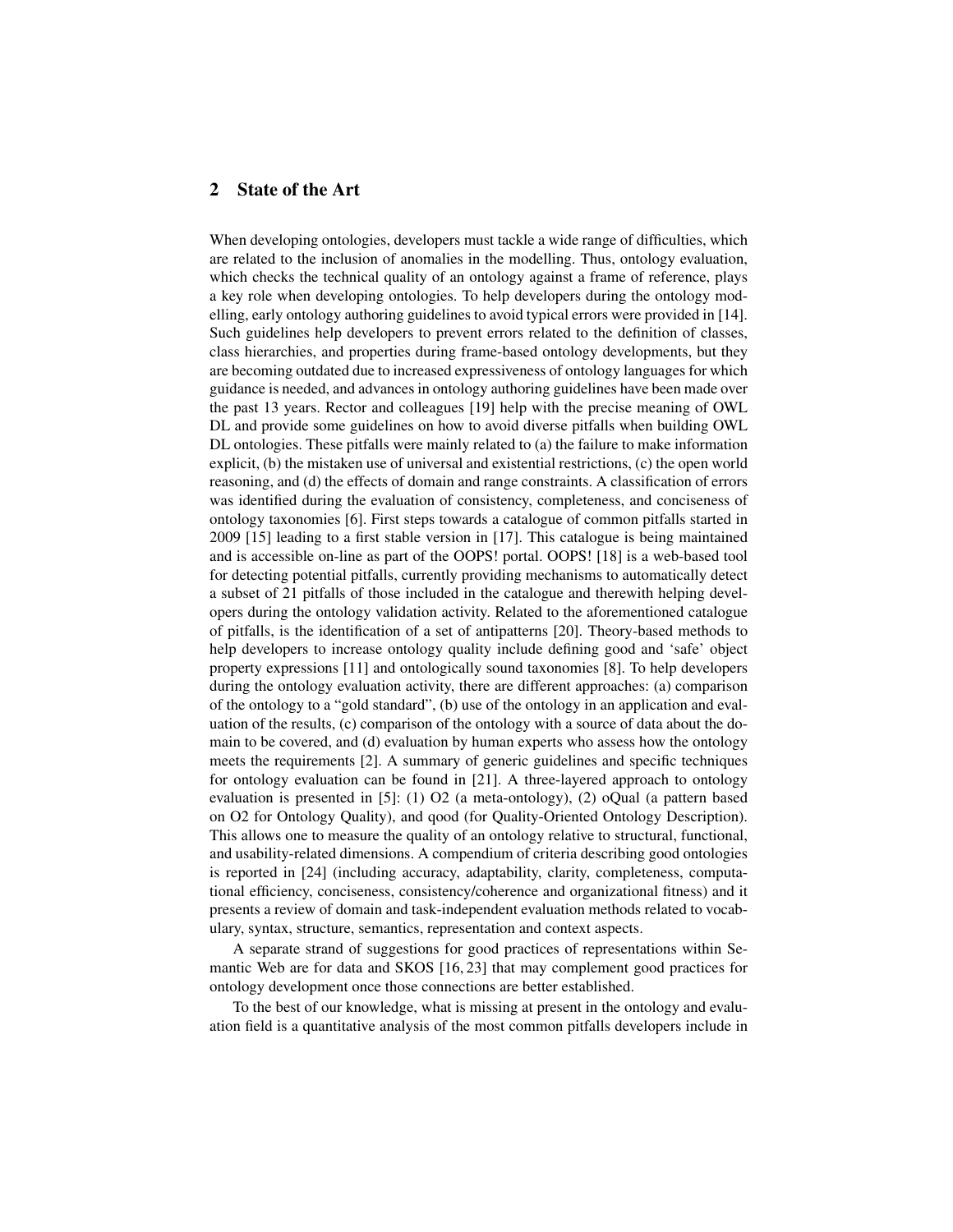the ontologies. Based on this study, one then may create a relevant set of guidelines to help developers in the task of developing ontologies and refine ontology quality criteria.

### 3 Experimental Evaluation of Pitfalls in Ontologies

The experimental evaluation is described in the standard order in this section: first, materials & methods regarding data collection and analysis, then the quantitative and qualitative results, and, finally, the discussion of the results.

#### 3.1 Materials and Methods

Data collection With the aim of identifying the most common pitfalls typically made when developing ontologies in different contexts and domains, we have collected and analyzed 44 ontologies (Set1 and Set2) and used the data stored in OOPS! for a random set (Set3):

- Set1: 23 ontologies in different domains (a.o., furniture, tennis, bakery, cars, soccer, poker, birds, and plants) developed by novices. These ontologies were developed as a practical assignment by Computer Science honours (4th year) students attending the course "Ontologies & Knowledge bases (OKB718)" in 2011 and 2012 at the University of KwaZulu-Natal.
- Set2: 21 existing well-known ontologies that may be deemed 'mature' in the sense of being a stable release, well-known, a real OWL ontology (i.e., no toy ontology nor a tutorial ontology, nor an automated thesaurus-to-OWL file), the ontology is used in multiple projects including in ontology-driven information systems, and whose developers have ample experiences in and knowledge of ontologies, and the selected ontologies are in different subject domains; a.o., DOLCE, BioTop, and GoodRelations.
- Set3: 362 ontologies analyzed with OOPS! They were selected from the 614 times that ontologies were submitted between 14-11-2011 and 19-10-2012. The full set was filtered as follows: maintain those repeated ontologies for which OOPS! obtained different results in each evaluation, eliminate those repeated ontologies for which OOPS! obtained the same results in every evaluation, and eliminate those ontologies whose namespace is deferenceable but it does not refer to an ontology.

OOPS! output for the three sets, including calculations, manual analyses of OOPS! detected pitfalls for ontologies in Set1 and Set2, and the names and URIs of the ontologies of Set2 and the names of the ontologies in Set1, are available at http://www.oeg-upm. net/oops/material/KEOD2013/pitfallsAnalysis.xlsx.

All ontologies are evaluated by being scanned through OOPS!, which checks the ontology on most pitfalls that have been collected in the pitfall catalogue that has been presented and discussed in earlier works [15, 18] and are taken at face value for this first quantitative evaluation: Creating synonyms as classes (P2); Creating the relationship "is" instead of using rdfs:subClassOf, rdf:type or owl:sameAs (P3); Creating unconnected ontology elements (P4); Defining wrong inverse relationships (P5); Including cycles in the hierarchy (P6); Merging different concepts in the same class (P7);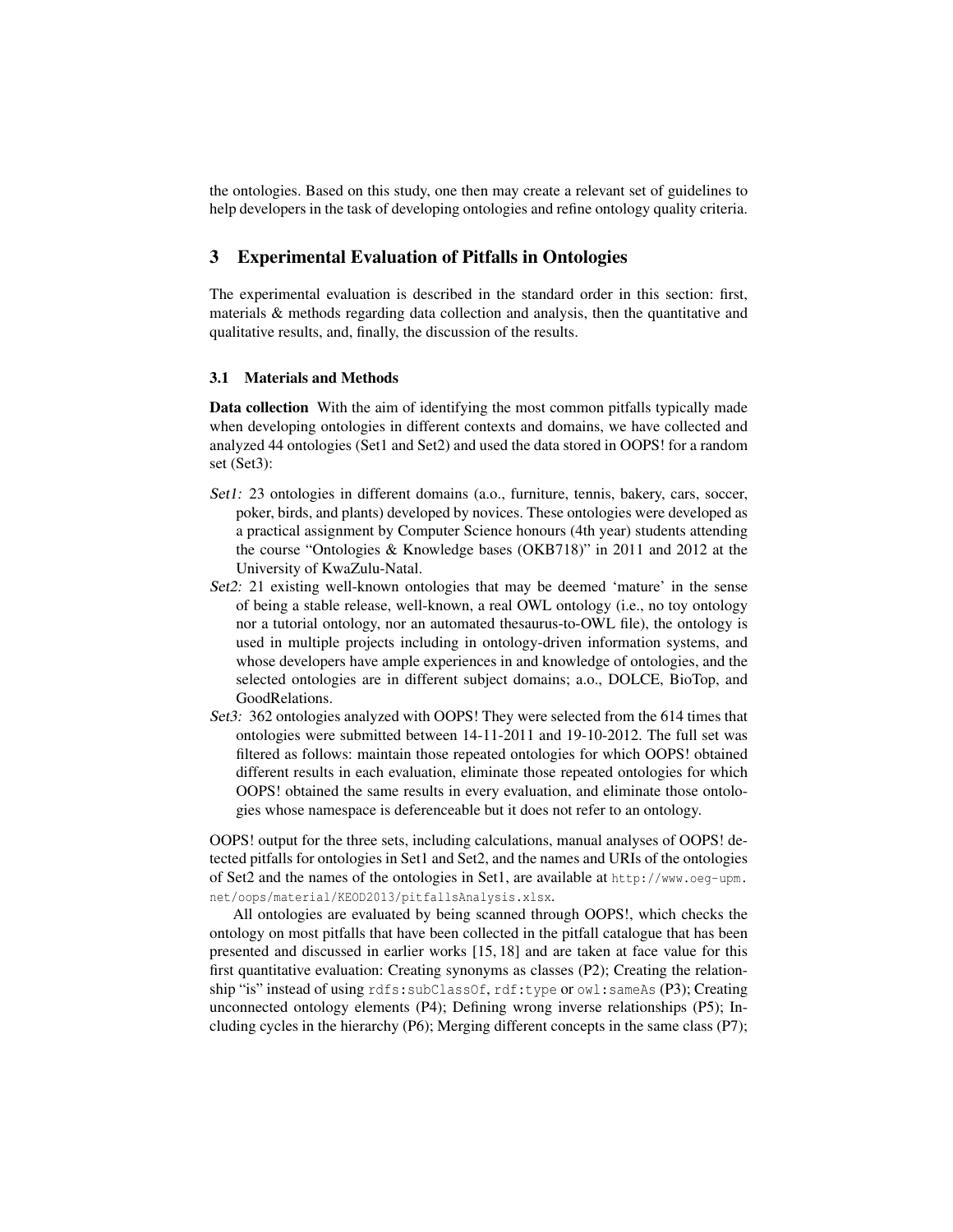Missing annotations (P8); Missing disjointness (P10); Missing domain or range in properties (P11); Missing equivalent properties (P12); Missing inverse relationships (P13); Swapping intersection and union (P19); Misusing ontology annotations (P20); Using a miscellaneous class (P21); Using different naming criteria in the ontology (P22); Using recursive definition (P24); Defining a relationship inverse to itself (P25); Defining inverse relationships for a symmetric one (P26); Defining wrong equivalent relationships (P27); Defining wrong symmetric relationships (P28); and Defining wrong transitive relationships (P29). Detailed descriptions are available online from the pitfall catalogue at http://www.oeg-upm.net/oops/catalogue.jsp. Note that OOPS! analyses also properly imported OWL ontologies, i.e., when they are available and dereferencable online at the URI specified in the import axiom.

In addition, we collected from the ontologies of Set1 and Set2: DL sublanguage as detected in Protégé 4.1, number of classes, object and data properties, individuals, subclass and equivalence axioms.

Analyses The data was analysed by computing the following aggregates and statistics. The basic aggregates for the three sets are: (a) percentage of the incidence of a pitfall; (b) comparison of the percentages of incidence of a pitfall among the three sets; (c) average, median, and standard deviation of the pitfalls per ontology and compared among the three sets; and (d) average, median, and standard deviation of the pitfall/ontology.

For Set1 and Set2 ontologies, additional characteristics were calculated, similar to some of the ontology metrics proposed elsewhere  $[24, 5]$ . Let  $|C|$  denote the number of classes, |*OP*| the number of object properties, |*DP*| the number of data properties, |*I*| the number of individuals, |*Sax*| the number of subclass axioms, and |*Eax*| the number of equivalences in an ontology. The number of *Ontology Elements* (OE) is computed by Eq. 1, and an approximation of the *Ontology Size* (OS) by Eq. 2.

$$
OE = |C| + |OP| + |DP| + |I|
$$
 (1)

$$
OS = |C| + |OP| + |DP| + |I| + |Sax| + |Eax|
$$
 (2)

We use two measures for quantifying the 'complexity' of the ontology. First, an *Indirect Modelling Complexity* (IMC) is computed based on the axioms present (Eq. 3), where a lower value indicates a more complex ontology with relatively more axioms declaring properties of the classes compared to a lightweight ontology or bare taxonomy.

$$
IMC = |C| : (|Sax| + |Eax|)
$$
\n<sup>(3)</sup>

Second, the OWL features used are analysed twofold: (i) by calculating the overall percentage of use of  $S$ ,  $R$ ,  $O$ ,  $I$ ,  $Q$  and  $(D)$ , i.e., a rough measure of the OWL 2 DL features used; (ii) by converting the DL fragment into a numerical value, where *AL* is given the lowest value of 0 and *SR OI Q* the highest value of 10, to be used in correlation calculations (see below). The DL fragment and IMC are compared as well, for they need not be similar (e.g., a bare taxonomy with one object property declared reflexive already 'merits' detection of an  $\mathcal{R}$ , but actually is still a simple ontology with respect to the subject domain represented, and, vv., an ontology can be comprehensive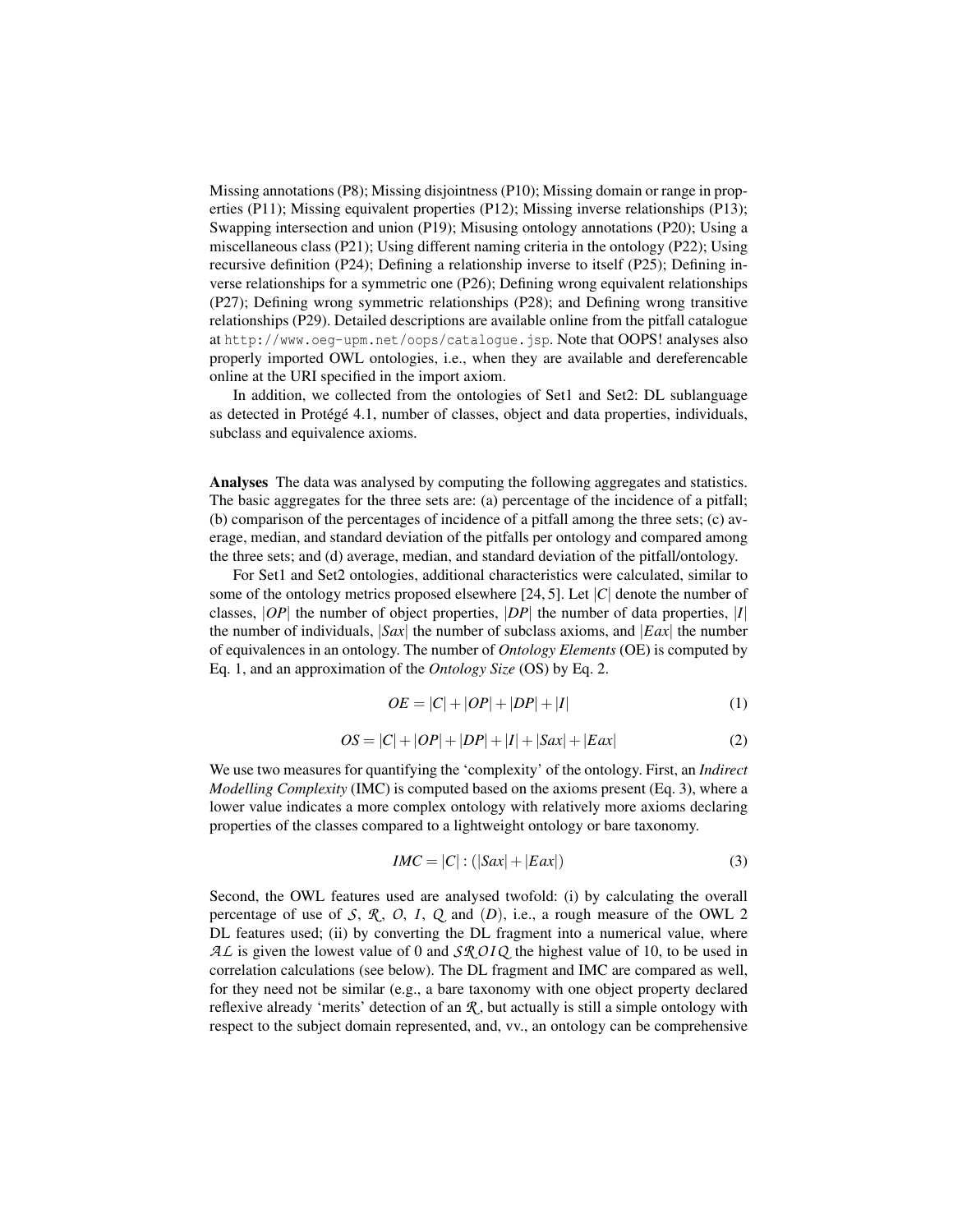with respect to the subject domain, but originally developed in OWL DL but not updated since OWL 2).

Basic correlations are computed for the ontology sizes and complexities with respect to the pitfalls, and detailed correlations are computed for certain individual pitfalls: P5, P11, P13, P25, P26, P27, P28, and P29 are pitfalls specific to object properties, hence, the amount of properties in the ontologies may be correlated to the amount of pitfalls detected, and likewise for P3, P6, P7, P10, P21, and P24 for classes, and P8 for classes and ontology elements.

Finally, manual qualitative analyses with ontologies in Set1 and Set2 were conducted on possible false positives and additional pitfalls.

#### 3.2 Results

We first present the calculations and statistics, and subsequently a representative selection of the qualitative evaluation of the ontologies in Set1 and Set2.

Aggregated and analysed data The raw data of the ontologies evaluated with OOPS! are available online at http://www.oeg-upm.net/oops/material/KEOD2013/pitfalls Analysis.xlsx. The type of mistakes made by novice ontology developers are: P4, P5, P7, P8, P10, P11, P13, P19, P22, P24, P25, P26, P27, and P29. The percentages of occurrence of a pitfall over the total set of 23 ontologies in Set1 is included in Fig. 1, the average amount of pitfalls is shown in Fig. 2, and aggregate data also with minimum, maximum, median and standard deviation is listed in Table 1. The analogous results for Set3 are shown in Figs. 1 and Fig. 2, and in Table 1, noting that all OOPS! pitfalls have been detected in Set3 and that the median amount of pitfalls/ontology is similar to that of Set1. The high aggregate values are caused by a few ontologies each with around 5000 or more detected pitfalls; without P8 (missing annotations), there are three ontologies that have more than 1000 detected pitfalls at the time of scanning the ontology. The results obtained with the 21 well-known ontologies (Set2) can be found in the same table and figures, and include pitfalls P2, P4, P5, P7, P8, P10, P11, P12, P13, P19, P20 (0 upon manual assessment), P21, P22, P24, P25, P26, P27, and P29, noting that the percentages and averages differ little from those of the novices and random ones. The high aggregate values for Set2 is largely due to OBI with a pitfall count of 3771 for P8 (annotations) and DMOP with a pitfall count of 866 for P8; without P8, OBI, DMOP, and the Government Ontology exceeded 100 pitfalls due to P11 (missing domain and range axioms) and P13 (missing inverses—but see also below). P8 is an outlier both in prevalence and in quantity for all three sets of ontologies and only some of the ontologies have very many missing annotations, which skews the average, as can be observed from the large standard deviations.

For Set1 and Set2, we collected data about the content of the ontologies and analysed them against the pitfalls, as described in Section 3.1. The usage of the OWL 2 DL features in Set1 are: *S* 44%, *R* 26%, *I* 83%, *O* 26%, *Q* 52%, and *D* 17%, whereas for Set2, the percentages are 62%, 19%, 81%, 24%, 5%, and 86%, respectively; the difference is largely due to the difference in timing of the development of the ontology, with some of the well-known ontologies having been developed before the OWL2 standard, and the use of data properties was discouraged in the lectures for the ontologies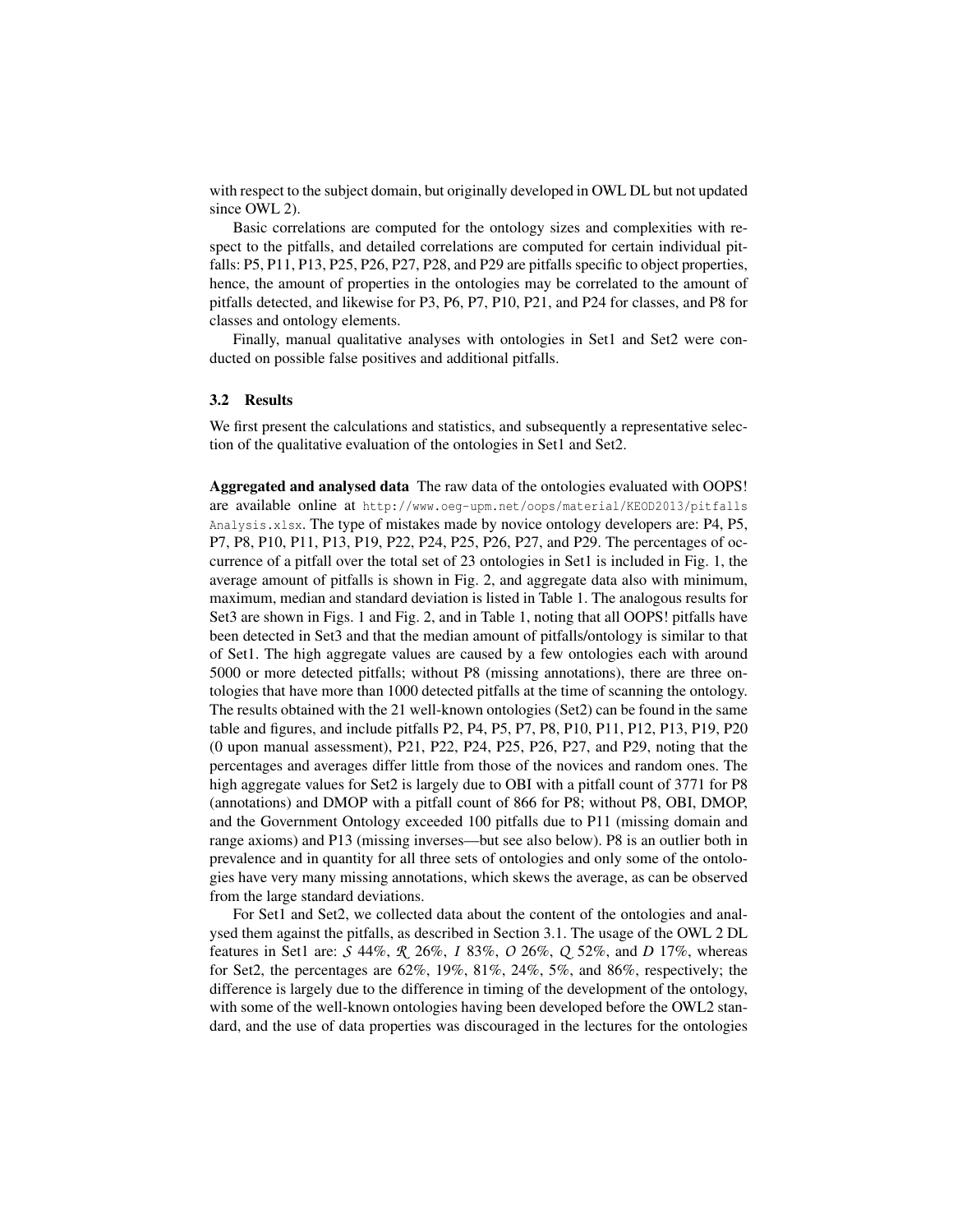

Fig. 1. Percentage of occurrence of a pitfall in the three sets of ontologies.



Fig. 2. Average number of pitfall/ontology, by set; for P8, the averages are 62, 297, and 303, respectively.

in Set1. In order to include the DL fragment in the analyses, we assigned values to the fragments prior to analysis, ranging from a value of 0 for an ontology in  $AL(D)$  to 10 for an ontology in  $\mathcal{SRO}IQ(D)$ , and intermediate values for others (e.g.,  $\mathcal{ALCH}ID$ ) with a value 3 and  $S \mathcal{H} I \mathcal{F}$  with value 6—see supplementary data). With the calculated IMC (recall Eq. 3), the correlation between DL fragment and the IMC is -0.18 for the ontologies in Set1 and -0.74 for the ontologies in Set2. This possibly may change a little by tweaking the values assigned to the DL fragments, but not such as to obtain a strong, meaningful correlation between detected DL fragment and the IMC.

Correlations for several measures are included in Table 2. The only substantial correlations found are between all pitfalls per ontology elements and size (in boldface), although with all pitfalls minus P8, there is no obvious correlation anymore. p-values were computed with the 1-tailed unpaired Student t-test, which are also included in Table 2. Using a generous  $p < 0.05$  for no difference between the number of pitfalls per ontology and DL fragment, IMC, OE, or OS as measures for ontology size, then the hypotheses have to be rejected mainly for novices (boldface in Table 2). Correlations were also computed for certain pitfalls and relevant ontology elements, as shown in Table 3; e.g., P5 is about inverse relationships, hence, one might conjecture it is correlated with the amount of object properties in the ontology. This only holds strongly for P8 and the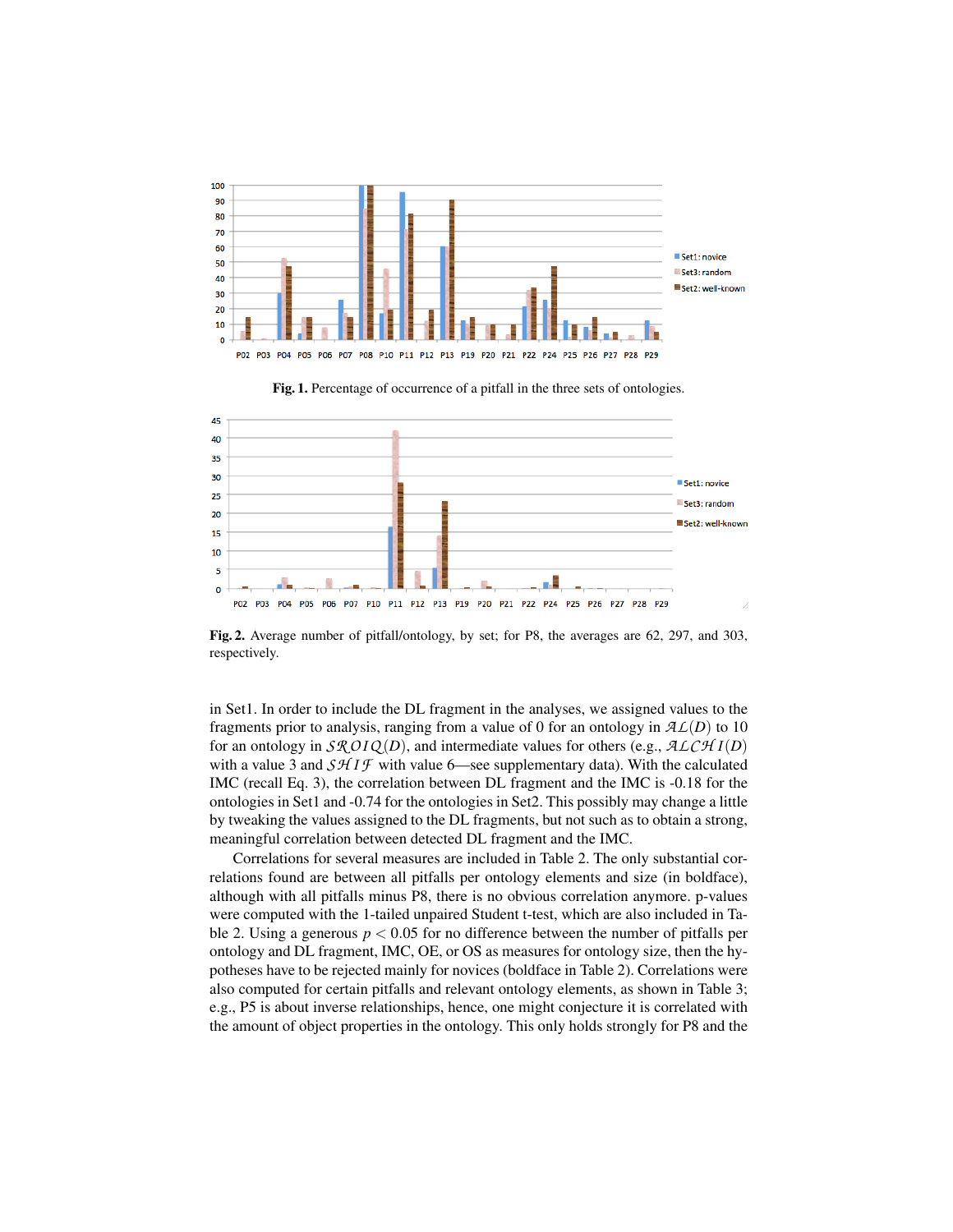Table 1. Totals for the three sets of ontologies (rounded off), with and without the annotation pitfall (P8).

| <b>Ontology</b> |      |                  | Set1: Novices   Set3: Random   Set2: Well-known |                   |      |            | <b>Combined</b> |            |  |
|-----------------|------|------------------|-------------------------------------------------|-------------------|------|------------|-----------------|------------|--|
| Pitfalls        |      | All $ All - P8 $ | All                                             | $ All - P8   All$ |      | $All - P8$ | All             | $All - P8$ |  |
| Total           | 2046 | 626              | 133746  26330                                   |                   | 7639 | 1277       | 143436          | 28238      |  |
| Minimum         | 23   | 3                |                                                 |                   | 15   |            |                 |            |  |
| Maximum         | 366  | 95               | 7948                                            | 1999              | 3920 | 207        | 7948            | 1999       |  |
| Average         | 89   | 27               | 735                                             | 145               | 364  | 61         | 353             | 70         |  |
| Median          | 65   | 19               | 50                                              | 14                | 137  | 48         | .54             | 16         |  |
| St. dev.        | 74   | 26               | 1147                                            | 244               | 846  | 53         | 1101            | 231        |  |

Table 2. Correlations and p-values for specific pitfalls and ontology size and complexity, with the relatively interesting values in boldface; where  $p < 0.0001$ , only 0 is written in the cell due to width limitations.

| <b>Set</b>              | <b>Set1: Novices</b> |             |            | Set2: Well-known                                                     |       |                          | <b>Both</b> |      |                                                    |                       |            |              |
|-------------------------|----------------------|-------------|------------|----------------------------------------------------------------------|-------|--------------------------|-------------|------|----------------------------------------------------|-----------------------|------------|--------------|
|                         | All                  |             | $All - PS$ |                                                                      | All   |                          | $All - PS$  |      | All                                                |                       | $All - P8$ |              |
| pitfalls/onto.    Corr. |                      |             | Corr.      | D                                                                    | Corr. | D                        | Corr.       | D    | Corr.                                              |                       | Corr.      | D            |
| $ DL$ fragment $ $ 0.33 |                      |             |            | $0.18$   0.0002   0.49   0.066   0.52                                |       |                          |             | 0    |                                                    | $0.38$   0.020   0.38 |            | $\mathbf{0}$ |
| IMC                     | 0.06                 |             | $-0.14$    | 0                                                                    |       | $-0.21$ $ 0.056$ $-0.36$ |             | 0    | $\left  -0.14 \right $ 0.017 $\left  -0.2 \right $ |                       |            | $\mathbf{0}$ |
| OE                      | 0.998                | 0.47        |            | $0.70$  0.0003  0.993  0.84   0.57  0.068  0.990  0.79   0.58  0.025 |       |                          |             |      |                                                    |                       |            |              |
| los                     | 0.58                 | 0.0072 0.67 |            | 0                                                                    | 0.998 | 0.34                     | 0.52        | 0.10 | 0.995  0.24  0.52  0.044                           |                       |            |              |

elements in the Set2 ontologies, which explains why there are significant correlations for all pitfalls but not all minus P8 in Table 2. A weakly possibly interesting correlation exists for P5, P26, P27 in the Set1 ontologies, and for P13 in the well-known ontologies.

Comparing pitfalls among Set1, Set2, and Set3 with the 1-tailed unpaired Student t-test, then the null hypothesis—no difference—has to be rejected for novice vs. mature if one ignores pitfall P8 ( $p = 0.0096$ ), i.e., one can observe a difference, but this does not hold anymore for all pitfalls ( $p = 0.13$ ). The results are inconclusive for the other combinations: all pitfalls novice vs. random  $p = 0.15$ , all mature vs. random  $p = 0.98$ , all minus P8 novice vs. random  $p = 0.37$ , and all minus P8 mature vs. random  $p = 0.82$ .

Qualitative analysis of the detected pitfalls As the pitfalls in the catalogue (and thus OOPS!) are relatively coarse-grained, we examined the OOPS!-detected pitfalls of the ontologies in Set1 and Set2 on the correctness of detection. That is, although the algorithms in OOPS! are implemented correctly, they may detect more pitfalls than what an ontology developer may see as a problem, and such insights may, on the one hand, help refining a pitfall and, on the other hand, downgrade a pitfall to being irrelevant practically. Of the analyses carried out (included in the supplementary data file), we highlight four types of pitfalls that illustrate well an aspect of ontology development practices (P4), subject domain peculiarities (P7), language features (P13), and modelling (P24).

*P4: unconnected ontology elements.* OOPS! correctly identifies 'orphan' classes and properties, but they are debatable in some cases. For instance, an orphan's subclasses are used in a class expression, i.e., the orphan class is used merely as a way of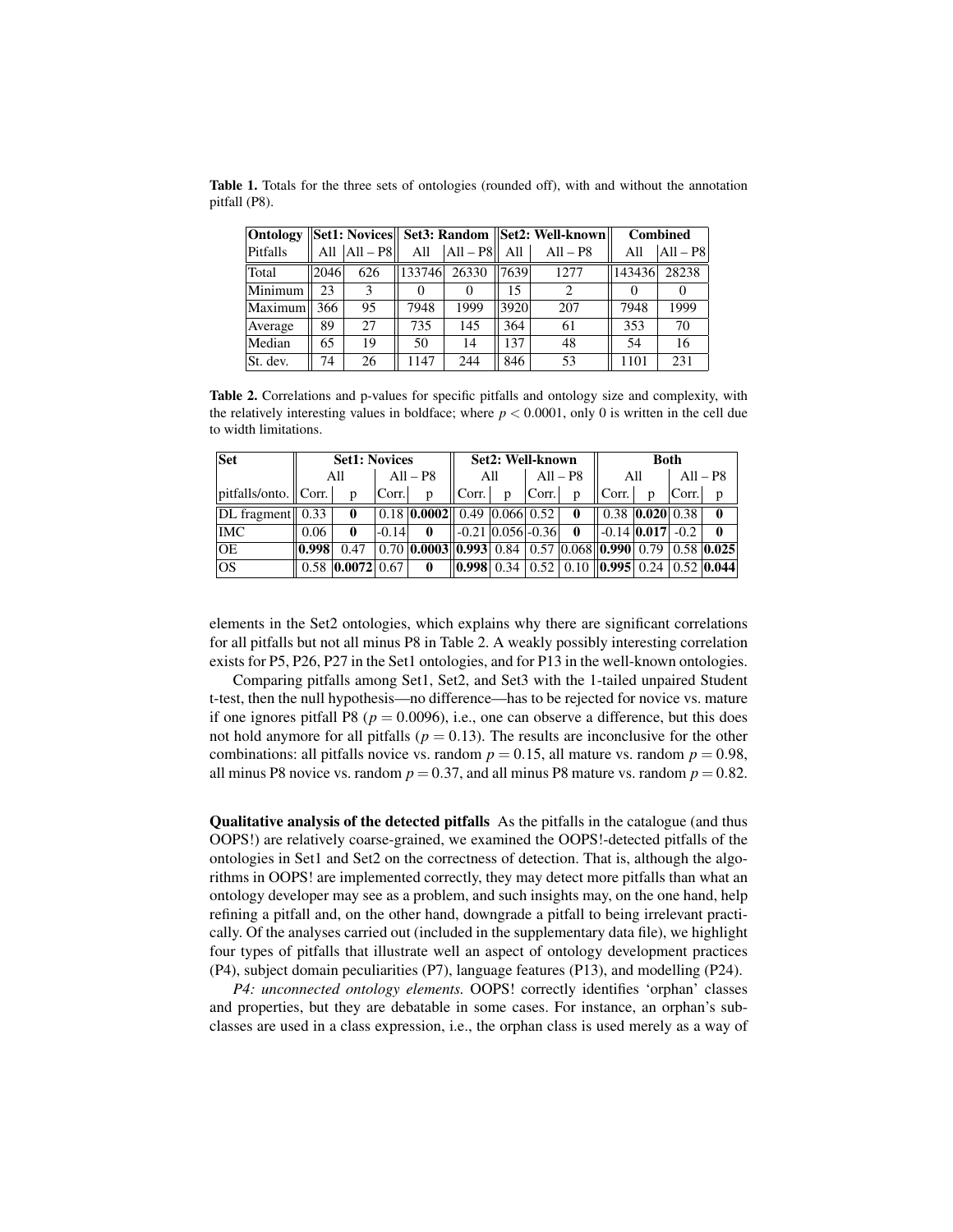Table 3. Correlations by pitfalls and ontology metric, with the most interesting values in boldface, and potentials in italics; "–": no pitfall detected, hence, no correlation.

| Ontology                                                    | Set1    | Set <sub>2</sub> | <b>Both</b> |
|-------------------------------------------------------------|---------|------------------|-------------|
| correlation                                                 |         |                  |             |
| P5 (wrong inverses) – number of object properties           | 0.71    | 0.52             | 0.58        |
| P11 (missing domain/range) – number of object properties    | 0.41    | 0.34             | 0.40        |
| P13 (missing inverses) – number of object properties        | 0.54    | 0.78             | 0.77        |
| P25 (inverse to itself) – number of object properties       | 0.36    | 0.30             | 0.32        |
| $P26$ (inverse for symmetric) – number of object properties | 0.72    | $-0.25$          | 0.25        |
| $P27$ (wrong equivalence) – number of object properties     | 0.71    | 0.61             | 0.59        |
| $P28$ (wrong symmetric) – number of object properties       |         |                  |             |
| P29 (wrong transitive) – number of object properties        | $-0.20$ | 0.15             | $-0.03$     |
| $P3$ (adding is-a) – number of classes                      |         |                  |             |
| $P6$ (cycles) – number of classes                           |         |                  |             |
| P7 (merging classes) – number of classes                    | 0.17    | 0.04             | 0.06        |
| $P10$ (missing disjointness) – number of classes            | $-0.08$ | $-0.13$          | $-0.09$     |
| P21 (miscellaneous classes) – number of classes             |         | $-0.10$          | $-0.06$     |
| $\overline{P24}$ (recursive definition) – number of classes | 0.15    | $-0.04$          | 0.01        |
| $P8$ (missing annotation) – number of classes               | 0.22    | 0.9975 0.9909    |             |
| P8 (missing annotation) – number of ontology elements       | 0.51    | 0.9899 0.9848    |             |

grouping similar things alike a so-called 'abstract class' in UML. The Deprecated and Obsolete orphans are typically present in bio-ontologies, which is deemed a feature in that field. A recurring type of orphan class was to add a class directly subsumed by owl:Thing to indicate the subject domain (e.g., a Bakery class for an ontology about bakery things), which might be defensible in a distributed ontology, but not in a single domain ontology. Overall, each of these practices require a more substantive argument whether they deserve to be a false positive or not.

*P7: Merging different concepts in the same class.* OOPS! detects a few occurrences that are false positives, besides the many correctly identified ones. For instance, a RumAndRaisinFlavour of ice cream does not constitute merging different classes, but a composite flavour and would not have been a false positive if that flavour had obtained its own name (e.g., RummyRaisin). From a computational perspective, there is no easy way to detect these false positives.

*P13: Missing inverse relationships.* The issues with inverses are contentious and hard to detect, especially since OWL and OWL 2 differ in their fundamental approach. Unlike OWL, OWL 2 has a feature Object InverseOf, so that for some object property hasOP in an OWL 2 ontology, one does not have to extend the vocabulary with an OPof property and declare it as the inverse of hasOP with InverseObjectProperties, but instead one can use the meaning of OPof with the axiom ObjectInverseOf(hasOP). In addition, GFO's exists at and BioTop's abstractlyRelatedTo do not readily have an inverse name, and a modeller likely will not introduce a new property for the sake of having a named inverse property when it is not needed in a class axiom. Overall, P13 is detected more often than warranted from a modeller's viewpoint, and it could be refined to only those cases where the declaration of InverseObjectProperties is missing;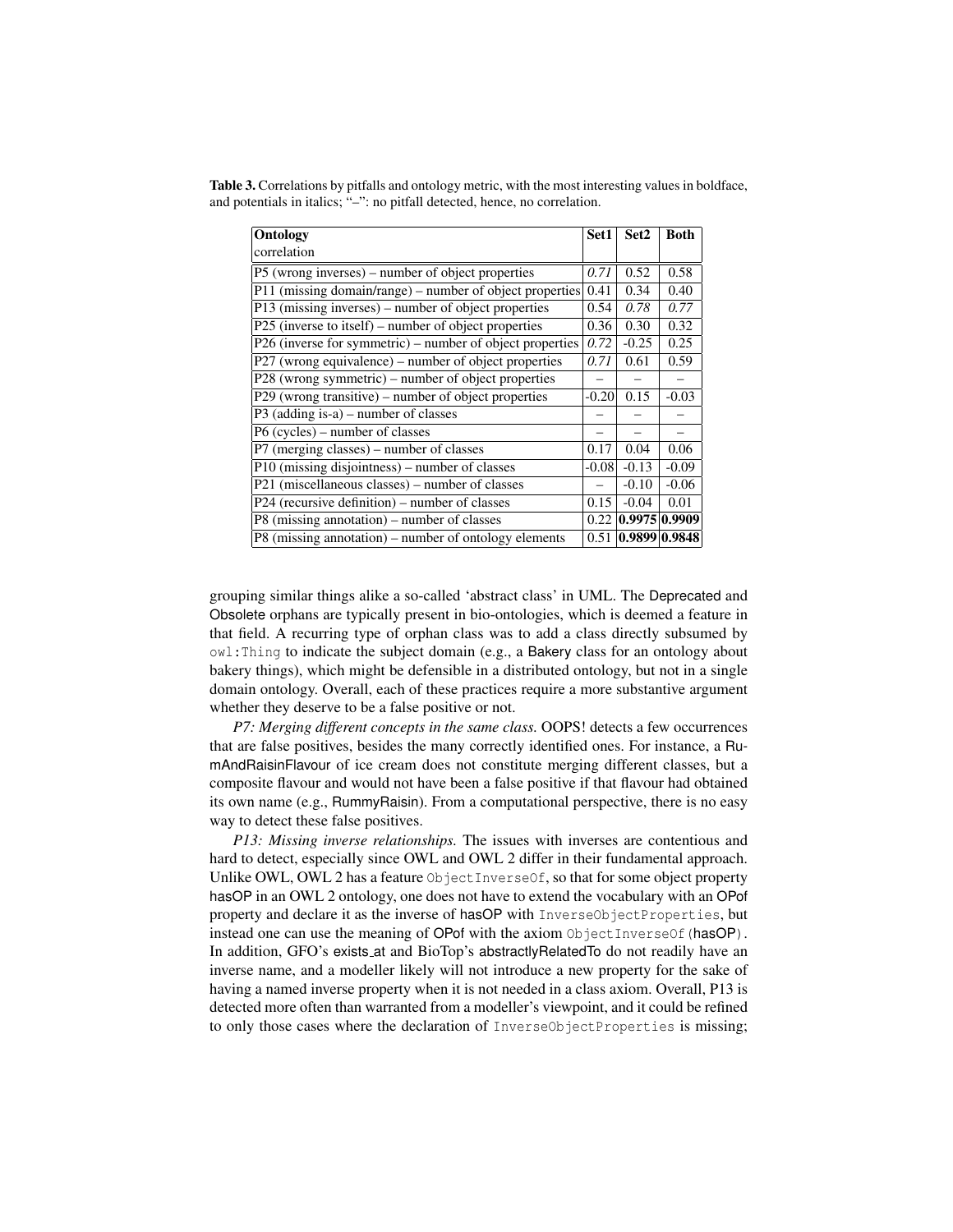e.g., both manufacturedBy and hasManufacturer are in the car ontology, but they are not declared inverse though they clearly are, which OOPS! detects already.

*P24: Using recursive definition.* This pitfall is tricky to define and detect. In general, recursive definitions are wrong, such as the pattern  $X \equiv X \sqcap R.Y$ , which should be detected, and likewise detecting unintended assertions, such as CarrotFilling  $\sqsubseteq$ ∃hasFillingsAndToppimg.CarrotFilling (in the bakery (novice's) ontology). However, P24 currently detects whether the class on the left-hand side of the subsumption or equivalence occurs also on the right-hand side, which is not always a problem; e.g., DM-Process  $\sqsubseteq \exists$ hassubprocess.DM-Process in DMOP is fine. These subtle differences are difficult to detect automatically, and require manual inspection before changing or ignoring the pitfall.

Removal of the false positives reduces the observed minor differences between the three sets of ontologies, i.e., roughly equalize the percentages per pitfall. Put differently, this supports the observation that there is a *general landscape of pitfalls*.

New and more detailed pitfalls The novices' ontologies had been analysed manually on modelling mistakes before OOPS! and before consulting the catalogue. In addition to detecting the kind of pitfalls already in the catalogue, new ones were detected, which typically occurred in more than one ontology. We refer to them here as new *candidate pitfalls* (Cs) which are currently being added to the catalogue:

- C1. *Including some form of negation in ontology element names*. For example, DrugAbusePrevention (discussed in [22]), and NotAdults or ImpossibleHand (in the poker ontology). This pitfall refers to an anomaly in the element naming.
- C2. *Distinguishing between file name and URI*. This is related to naming issues where the .owl file has a meaningful name, but the ontology URI has a different name (also observed in [10]).
- C3. *Confusing part-of relation with subclass-of relation*. This pitfall is a special and very common case of pitfall P23 (using incorrectly ontology elements) (see [3]). As part of this pitfall, there is also the case in which the most appropriate partwhole relation in general is not selected (see also [13]).
- C4. *Misusing* min 1 *and* some. This pitfall affects especially ontology feature usage due to the OWL restrictions (note: Protégé 4.x already includes a feature to change all such instances).
- C5. *Embedding possibility/modality in the ontology element's name*. This pitfall refers to encapsulating a modality ("can", "may", "should") in an element's name (e.g., canCook).

#### 3.3 Discussion

Whilst giving valuable insight in the prevalence of pitfalls in existing ontologies, the results obtained falsify hypotheses (i) (except for novice vs. mature when discounting P8), (ii), and (v), partially validate (iv) (for all pitfalls and mature ontologies), and validate (iii), which is not exactly as one may have expected, and it raises several possible interpretations.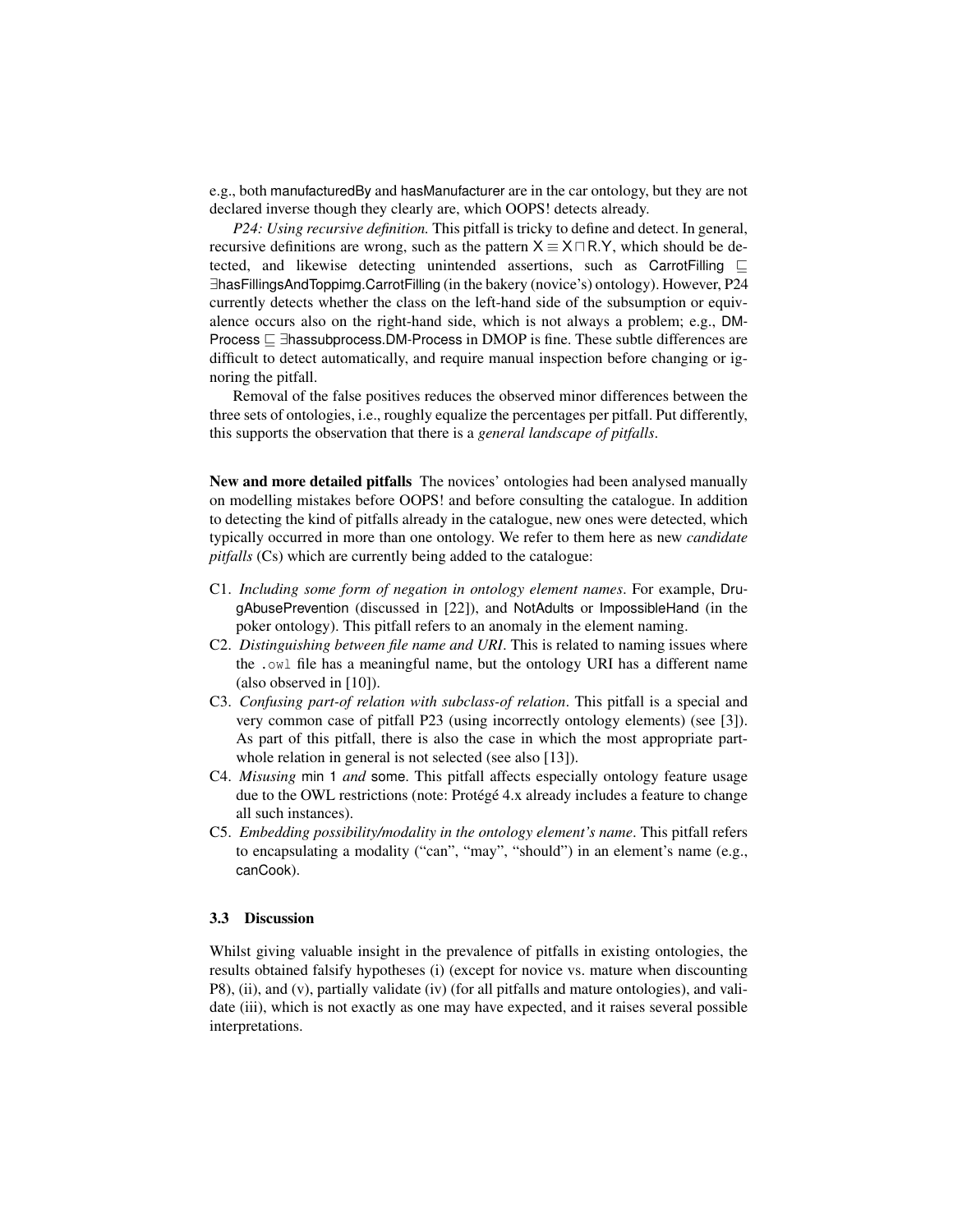First, the set of pitfalls currently implemented in OOPS! is limited and with more and more refined checks, substantial differences may be found. Perhaps this is the case, but it does not negate the fact that it is not the case for the 21 already examined and therefore not likely once extended. In addition, recently, the notion of good and safe object property expressions has been introduced [11], where manual evaluation with a random set of ontologies—including some of the ones in Set2—revealed advanced modelling issues concerning basic and complex object property expressions. This further supports the notion that, for the time being, there is a general landscape compared to saliant differences among levels of maturity.

Second, the well-known ontologies are possibly not really mature and exemplary after all (the converse—that the novices' ontologies in Set1 are 'as good as the wellknown ones'—certainly does not hold), for they are quite close to the ones in Set3; i.e., that some ontology is widely known does not imply it is 'good'—or, at least: has fewer pitfalls than an—ontology being developed by a novice ontologist. This makes it more difficult to use them in ontology engineering courses, where one would like to point students to 'good' or 'exemplary' ontologies: if well-known ontologies have those pitfalls, they are more likely to be propagated by the students "because ontology x does it that way". This attitude was observed among the novices with respect to P11, because the popular Protégé OWL Pizza tutorial (http://www.co-ode.org) advises against declaring domain and range of properties (page 37), which may explain why P11 was detected often.

Third, it may be reasonable to argue that 'maturity' cannot be characterised by absence of pitfalls at all, but instead is defined by something else. Such a 'something else' may include its usefulness for its purpose—or at least meeting the requirements—or, more abstract, the precision and coverage as introduced by Guarino (see also Fig 2 in [8]). Concerning the latter, this means both a high precision and maximum coverage of the subject domain one aims to represent in the ontology. It is known one can improve on one's low precision—i.e., the ontology admits more models than it should—by using a more expressive language and adding more class expressions, and recently the approach of letting users choose among possible models is used to add more disjointness axioms [4] and in ontology-driven conceptual modelling [1]. For domain ontologies, another option that influences to notion of being well-known and mature is its linking to a foundational ontology and that therewith less modelling issues occur [10], but this has to do with the knowledge that is represented, not with, e.g., language feature misunderstandings. We leave a more detailed investigation in this direction for future works.

### 4 Ontology Authoring Guidelines: TIPS

Given the pervasiveness of the pitfalls regardless the level of maturity and usage of an ontology, there is a need to increase the average quality of ontologies at least to the extent that pitfalls are avoided upfront or fixed once detected. While one can take the same approach here as with using an automated reasoner—model first, then check the deductions—and design one's ontology first and then test with OOPS!, from an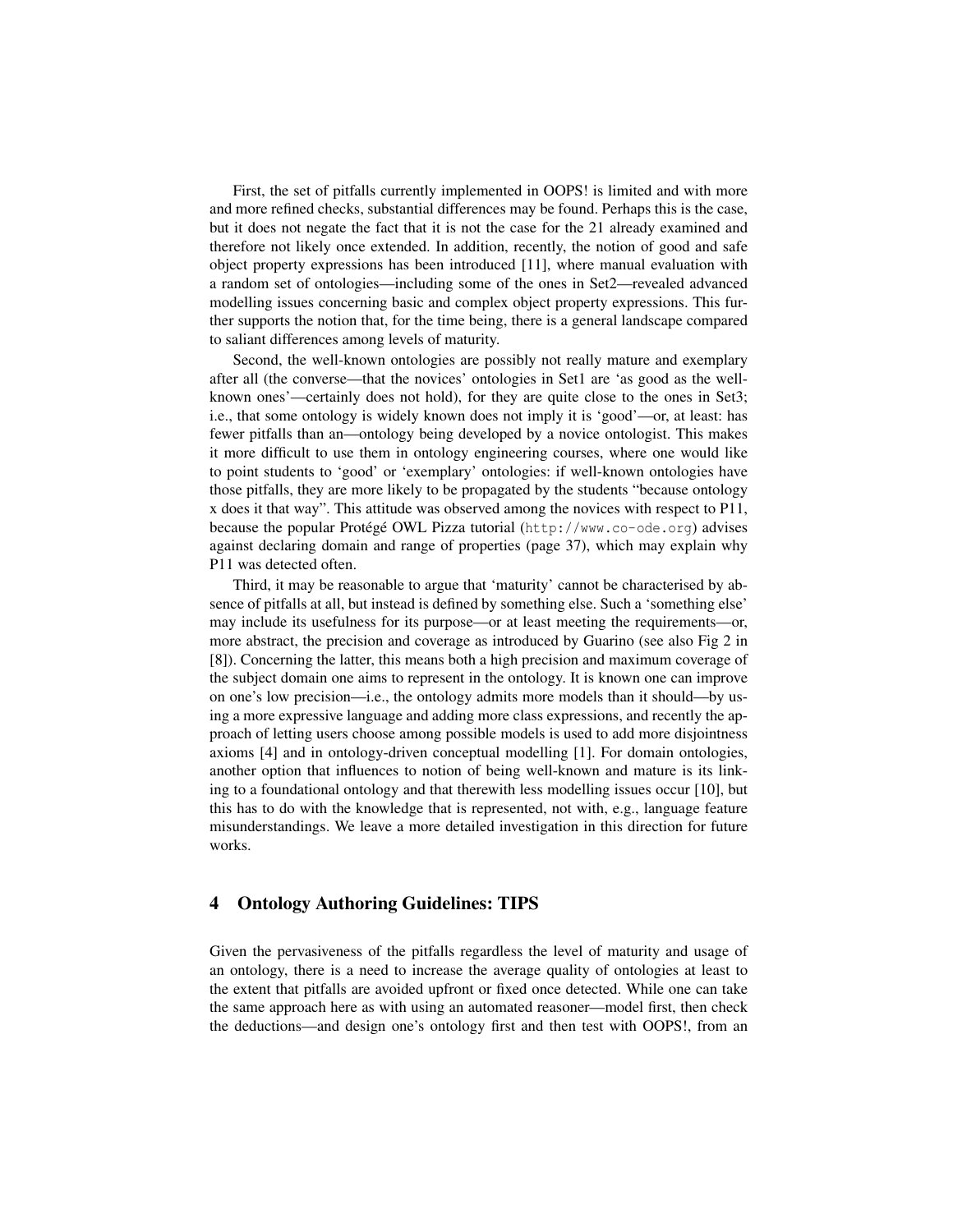academic viewpoint, prevention is better, because it means the modeller has a better grasp of ontology development.

The easiest way is to devise a checklist by simply turning around the pitfalls. The pitfall catalogue is a *list*, however, and it is possible categorise the pitfall into different groups; e.g., grouping pitfalls by a structural, functional, and usability profiling dimension or by 'consistency' (not necessarily resulting in logical inconsistencies), completeness, and conciseness [17, 18]. Importantly for useful guidelines, is to recognise that first structural and modelling issues—like P15 and P29—have to be addressed before making an ontology 'neat' with a consistently applied naming pattern or evaluating the somewhat vague notion of meeting the requirements. In addition, in a similar fashion to a "conceptual schema design procedure" [9] or some other ordering of activities in formalization of the subject domain (e.g., DiDOn [12]), one can structure the guidelines accordingly; here, we choose the order of addressing pitfalls as: classes, taxonomy, properties, constraints, documentation. Taking these notions into account, we propose the Typical pItfall Prevention Scheme, TIPS. While there are indeed earlier suggestions [14, 19], these TIPS are applicable to the latest OWL 2, contain an order of importance, and embeds emphases with respect to occurrence of the pitfall so that common pitfalls can be prevented first. The descriptions of the tips are written in the imperative indicating what a developer should be checking.

T1: Class naming and identification (includes P1, P2, P7, C2, and C5): When identifying and naming classes in ontologies, avoid synonymy and polysemy: distinguish the concept itself from the different names such a concept can have (the synonyms) and create just one class for the concept and provide, if needed, different names for such a class using rdfs:label annotations. Regarding polysemy, where the same name has different meanings, try to disambiguate the term, use extension mechanisms and/or axioms. Other important cases regarding class naming and identification are (a) creating a class whose name refers to two or more different concepts by including "and" or "or" in the name (e.g., StyleAndPeriod or ProductOrService) and (b) using modality ("can", "may", "should") in the ontology element's names. In situation (a) consider dividing the class into different subclasses, and in case (b) consider a more appropriate name avoiding the use of modality or change to a logic language that can express it. Take care about about providing proper names for both the ontology file and the URI.

T2: Class hierarchy (includes P3, P6, P17, and P21): The class taxonomy is based on is-a relations, where a class A is a subclass of class B, if and only if every instance of A is also instance of B, and the is-a in the hierarchy is transitive. So, do not introduce such a relation as an object property, but use primitives provided by the ontology language: e.g., subclassOf for representing the subclass of relationship, and instanceOf for representing membership of an individual in a class. Another issue when creating class taxonomies is to avoid cycles in the hierarchy, i.e., to avoid defining a class as a specialization or generalization of itself either directly or indirectly, because if a cycle is included between two classes in a taxonomy, the implication is like defining such classes and the ones involved in the cycle as equivalent. Also avoid the temptation of creating a class named Unknown, Other or Miscellaneous in a class hierarchy just because the set of sibling classes defined is incomplete. Finally, consider the leaf elements of the hierarchy, and ask yourself whether they are still classes (entities that can have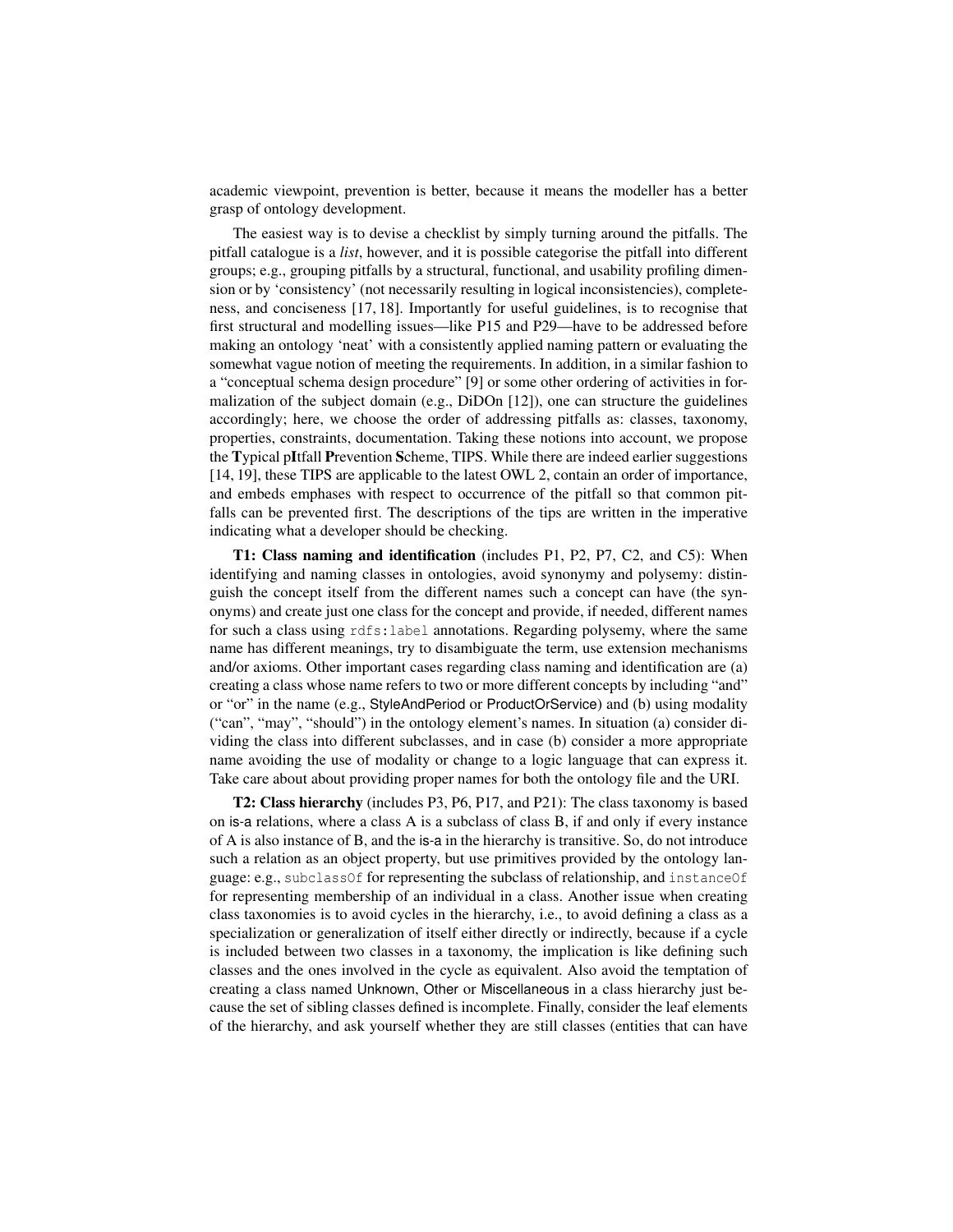instances) or individuals (entities that cannot be instantiated anymore), if the latter, then convert them into instances.

T3: Domain and range (includes P11 and P18): When creating an object or data property, answer the question "What is the most general class in the ontology for which this property holds?" and set the answer as domain of the property. If the answer is owl:Thing consider using several subclasses joined by "or" operators (i.e., owl:unionOf). Repeat the process to set the range for object properties. For a data property's range, answer the question "What would be the format of data (strings of characters, positive numbers, dates, floats, etc.) used to fill in this information?".

T4: Equivalent relations (includes P12 and P27): Is any object or data property declared equivalent to another one? To have 'safe' equivalent properties that will not generate unexpected deductions, assess the following: the domains of both properties should be the same class (e.g., Country) and also the ranges should be the same class (e.g., LanguageCode) or datatype. Also check that both properties refer to the same meaning (e.g., hasLanguageCode and has language code) between classes or to the same attributes in case of datatype properties. Finally, check if both relations are really needed: if they are defined in the same namespace they could be either redundant or refer to different real-world relations and require disambiguation instead.

T5: Inverse relations (includes P5, P13, P25, and P26): If there is an object property declared inverse to another one, then, to avoid unexpected deductions, be certain to check that the domain class of one is the same class as the range of the other one, and vv. (e.g., Country and LanguageCode for hasLanguageCode and isCodeOf) and try to create sentences from domain to range using the property name for both (potential) inverse properties to double-check it is possible. Note that this TIPS applies for object property pairs; if only a single object property is involved, consider T6.

T6: Object property characteristics (includes P28 and P29): Go through the object properties and check their characteristics, such as symmetry, functional, and transitivity. To have 'safe' object property characteristics declared that will not have unexpected deductions, examine: for transitive properties, the domain and range of the object property should be the same class (e.g., both Process) so that a chain can be formed; for symmetric relations, verbalise the assertion both from domain to range and from range to domain to double-check it is possible and has no hidden second property; reflexivity: if the relation holds for all objects in your ontology, declare it reflexive, if only for a particular relation, then use the Self construct.

T7: Intended formalization (includes P14, P15, P16, P19, C1, and C4): A property's domain (resp., range) may consist of more than one class, which is usually a union of the classes (an  $\circ$ r), not the intersection of them. Considering the property's participation in axioms, the AllValuesFrom/only/∀ can be used to 'close' the relation, i.e., that no object can relate with that relation to the class other than the one specified. If you want to say there is at least one such relation (more common), then use SomeValuesFrom/some/∃ instead. To state there is *no* such relation in which the class on the left-hand side participates, put the negation before the quantifier ( $\neg\forall$  or ¬∃), whereas stating that there is a relation but just not with some particular class, then the negation goes in front of the class on the right-hand side; e.g., a vegetarian pizza does not have meat as ingredient (¬∃hasIngredient.Meat), not that it can have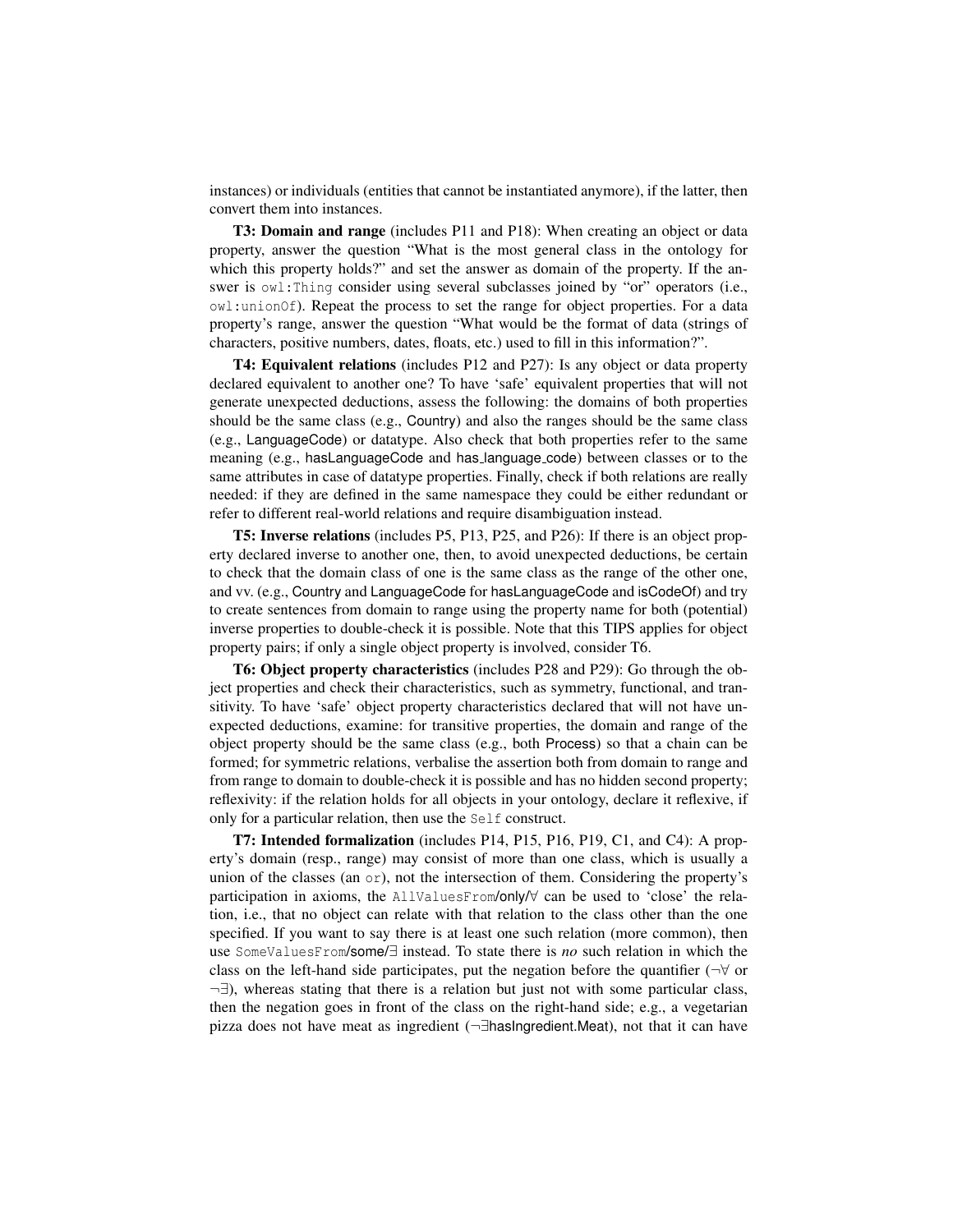all kinds of ingredients—cucumber, marsh mellow, etc.—as long as it is not meat (∃hasIngredient.¬Meat). To avoid the latter (the unintended pizza ingredients), one ought not to introduce a class with negation, like NotMeat, but use negation properly in the axiom. Finally, when convinced *all* relevant properties for a class are represented, consider making it a defined class, if not already done so.

T8: Modelling aspects (includes P4, P23, and C3): Even though it is too difficult to check whether every ontology element is defined in the most appropriate way, we attempt to provide some general rules for checking basic modelling issues. First, add only elements to the ontology that will be used somewhere in the ontology. Second, in case ontology population is part of the project, one could check whether all the classes will contain instances and, following that, whether the (potential) individual will have property assertions to other individuals, and that those properties indeed do exist. Also, check that the necessary data properties exist for those individuals that would need to be linked to values (e.g., dates, booleans, floats, strings, etc.). Finally, remember that the primitive subclassOf is used to define taxonomies and membership for individuals (see T2), and they are different from part-whole relations that do need a separate object property (e.g., Province is part of (or: located in) Country, not a subclass of Country).

T9: Domain coverage and requirements (includes P9 and P10): Check if functional ontology requirements—referring to the particular knowledge to be represented by the ontology and the particular terminology to be included in the ontology—are covered by the ontology. One important check in this regard is to inspect whether disjointness has been declared explicitly in the ontology (two ontology elements are disjoint if they cannot share instances or are already different individuals). It is crucial to remember that in OWL, elements are not disjoint unless disjointness statements are stated. Disjointness knowledge is important both as a means to describe the world as it is and to obtain the expected results from ontology inferences.

T10: Documentation and understandability (includes P8, P20, and P22): Because of multi-authored ontologies, understanding of the ontology, and eyeing long-term and broad use and reuse, it is good practice to include human readable descriptions, such as comments and labels, in the ontology. Consider providing names as labels (with rdfs:label) and definitions as comments (with rdfs:comment) for all ontology elements. Remember not to confuse the name for an ontology element with its definition.

### 5 Conclusions

We performed a quantitative analysis of the pitfalls developers included in ontologies by analyzing different sets of data obtained after using OOPS!. All implemented types of pitfalls have been detected in the ontologies scanned with OOPS!, but the most common ones are lack of annotations, absence of domain and range axioms, and issues with inverses, and to a lesser extent creating unconnected ontology elements and using a recursive definition. Five new pitfalls have been identified upon closer inspection of the novices' ontologies. Analysis showed that there is no clear evidence of noteworthy differences between ontologies developed by novices, well-known ones, and the random set of ontologies, except for novice vs. mature when disregarding pitfall P8, and for novices, the pitfalls per ontology is related to the size of the ontology complexity of the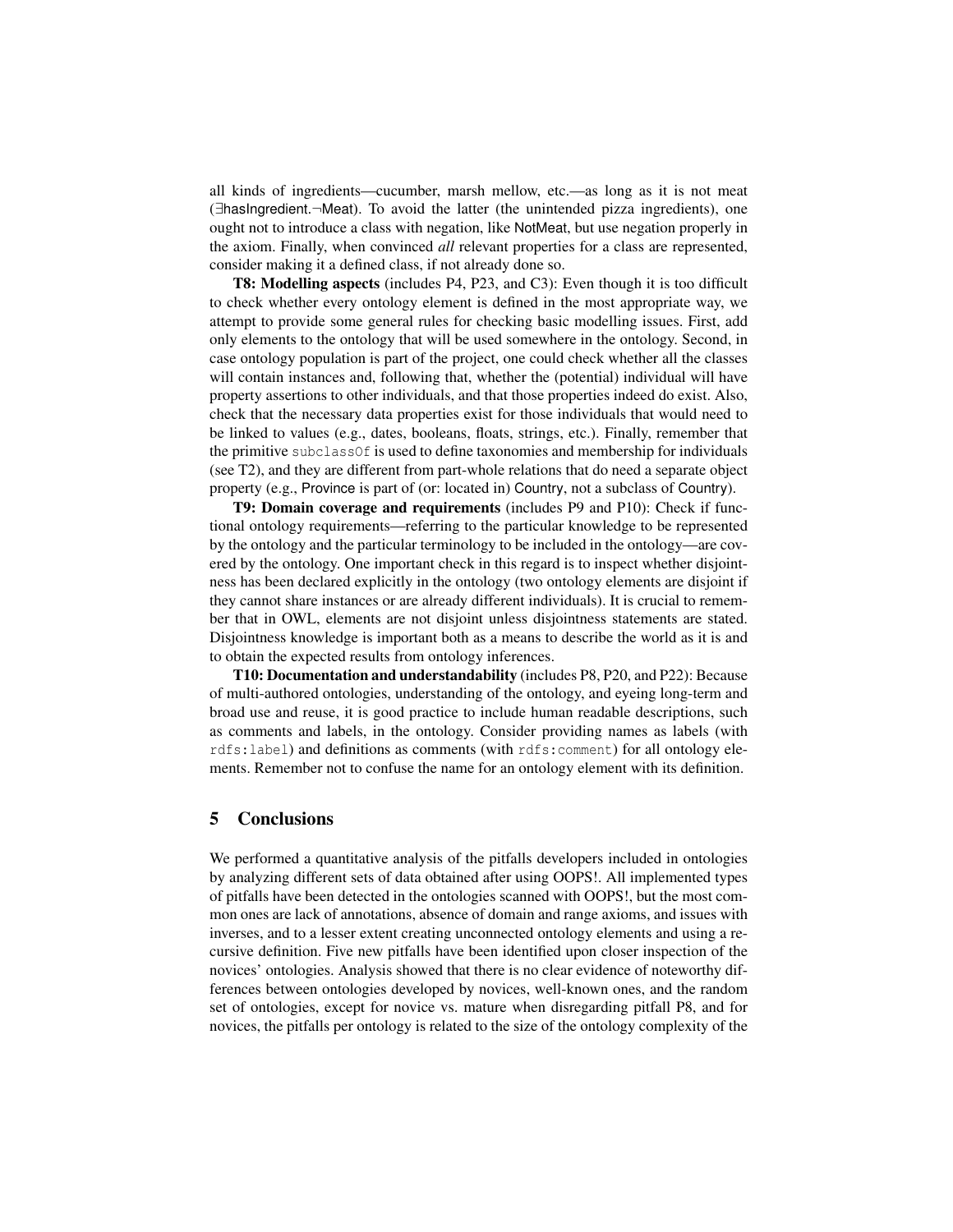ontology. Thus, the analysis provides a data-driven general landscape of pitfalls in current ontologies. Taking advantage of the results of our study, we proposed the Typical pItfalls Prevention Scheme (TIPS) in order to facilitate avoiding the inclusion of such common pitfalls in ontologies and thus to benefit the ontology quality.

We are extending the pitfall catalogue, and are working on a better characterization of 'maturity' in ontologies and how such a characterization is related to the set of most common pitfalls.

Acknowledgements This work has been partially supported by the Spanish projects BabelData (TIN2010-17550) and BuscaMedia (CENIT 2009-1026).

### References

- 1. Braga, B.F.B., Almeida, J.P.A., Guizzardi, G., Benevides, A.B.: Transforming OntoUML into Alloy: towards conceptual model validation using a lightweight formal methods. Innovations in Systems and Software Engineering 6(1-2), 55–63 (2010)
- 2. Brank, J., Grobelnik, M., Mladenic, D.: A survey of ontology evaluation techniques. In: Proceedings of SiKDD 2005 (2005), ljubljana, Slovenia. 2005.
- 3. de Cea, G.A., Gómez-Pérez, A., Montiel-Ponsoda, E., del Carmen Suárez-Figueroa, M.: Natural language-based approach for helping in the reuse of ontology design patterns. In: Gangemi, A., Euzenat, J. (eds.) Proceedings f the 16th International Conference on Knowledge Engineering and Knowledge Management (EKAW'08). Lecture Notes in Computer Science, vol. 5268, pp. 32–47. Springer (2008)
- 4. Ferre, S., Rudolph, S.: Advocatus diaboli exploratory enrichment of ontologies with neg- ´ ative constraints. In: ten Teije, A., et al. (eds.) 18th International Conference on Knowledge Engineering and Knowledge Management (EKAW'12). LNAI, vol. 7603, pp. 42–56. Springer (2012), oct 8-12, Galway, Ireland
- 5. Gangemi, A., Catenacci, C., Ciaramita, M., Lehmann, J.: Modelling ontology evaluation adn validation. In: Sure, Y., Domingue, J. (eds.) Proceedings of the European Semantic Web Conference (ESWC'06). LNCS, vol. 4011, pp. 140–154. Springer (2006)
- 6. Gómez-Pérez, A.: Ontology evaluation. In: Staab, S., Studer, R. (eds.) Handbook on Ontologies, pp. 251–274. International Handbooks on Information Systems, Springer (2004)
- 7. Guarino, N., Welty, C.: An overview of ontoclean. In: Staab, S., Studer, R. (eds.) Handbook on Ontologies, pp. 201–220. Springer Verlag (2009)
- 8. Guarino, N., Oberle, D., Staab, S.: What is an ontology? In: Staab, S., Studer, R. (eds.) Handbook on Ontologies, chap. 1, pp. 1–17. Springer (2009)
- 9. Halpin, T.: Information Modeling and Relational Databases. San Francisco: Morgan Kaufmann Publishers (2001)
- 10. Keet, C.M.: The use of foundational ontologies in ontology development: an empirical assessment. In: Antoniou, G., et al. (eds.) 8th Extended Semantic Web Conference (ESWC'11). LNCS, vol. 6643, pp. 321–335. Springer (2011), heraklion, Crete, Greece, 29 May-2 June, 2011
- 11. Keet, C.M.: Detecting and revising flaws in OWL object property expressions. In: ten Teije, A., et al. (eds.) 18th International Conference on Knowledge Engineering and Knowledge Management (EKAW'12). LNAI, vol. 7603, pp. 252–266. Springer (2012), oct 8-12, Galway, Ireland
- 12. Keet, C.M.: Transforming semi-structured life science diagrams into meaningful domain ontologies with DiDOn. Journal of Biomedical Informatics 45, 482–494 (2012)